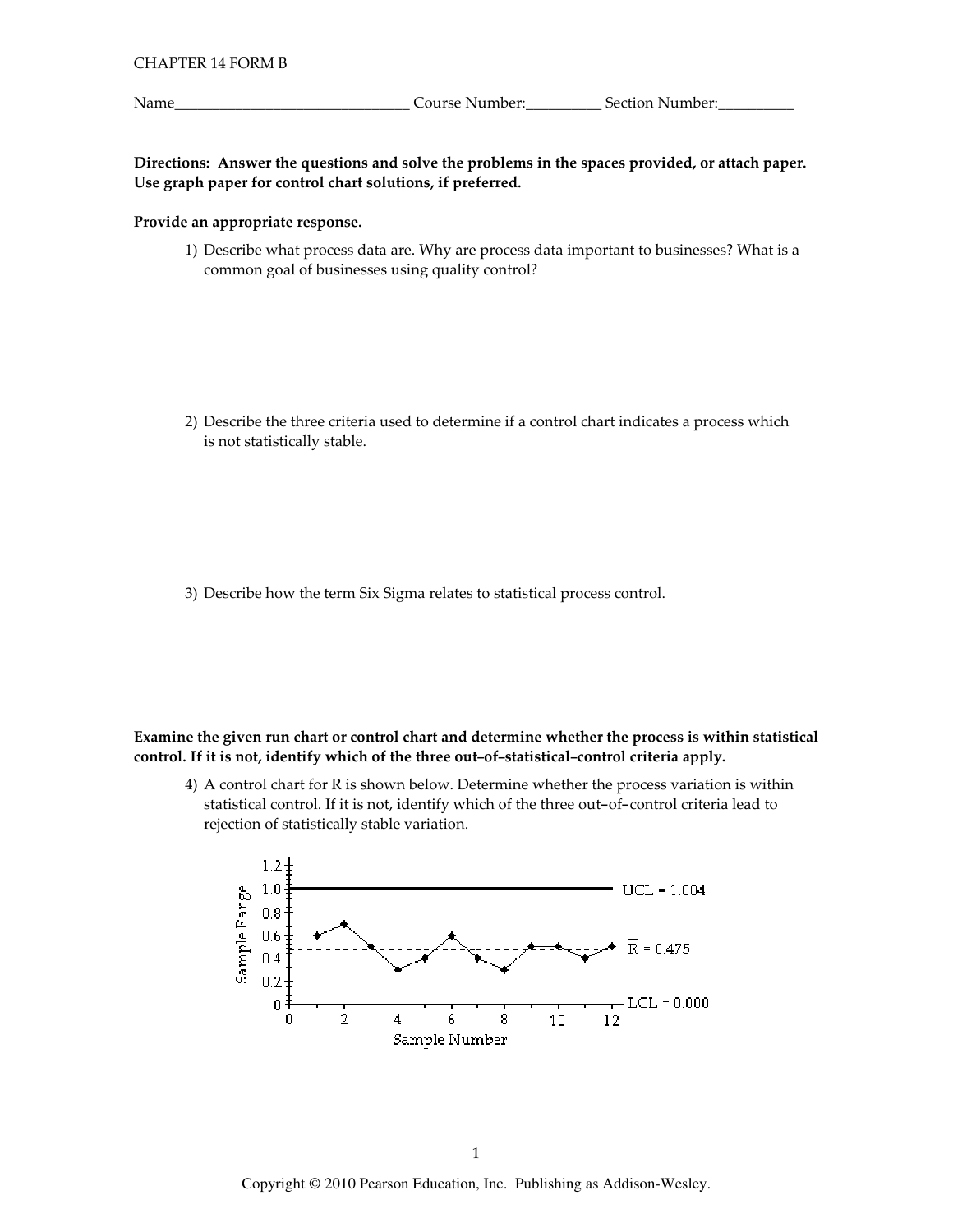5) A run chart for individual values is shown below. Does there appear to be a pattern suggesting that the process is not within statistical control? If so, describe the pattern.



6) A run chart for individual values is shown below. Does there appear to be a pattern suggesting that the process is not within statistical control? If so, describe the pattern.

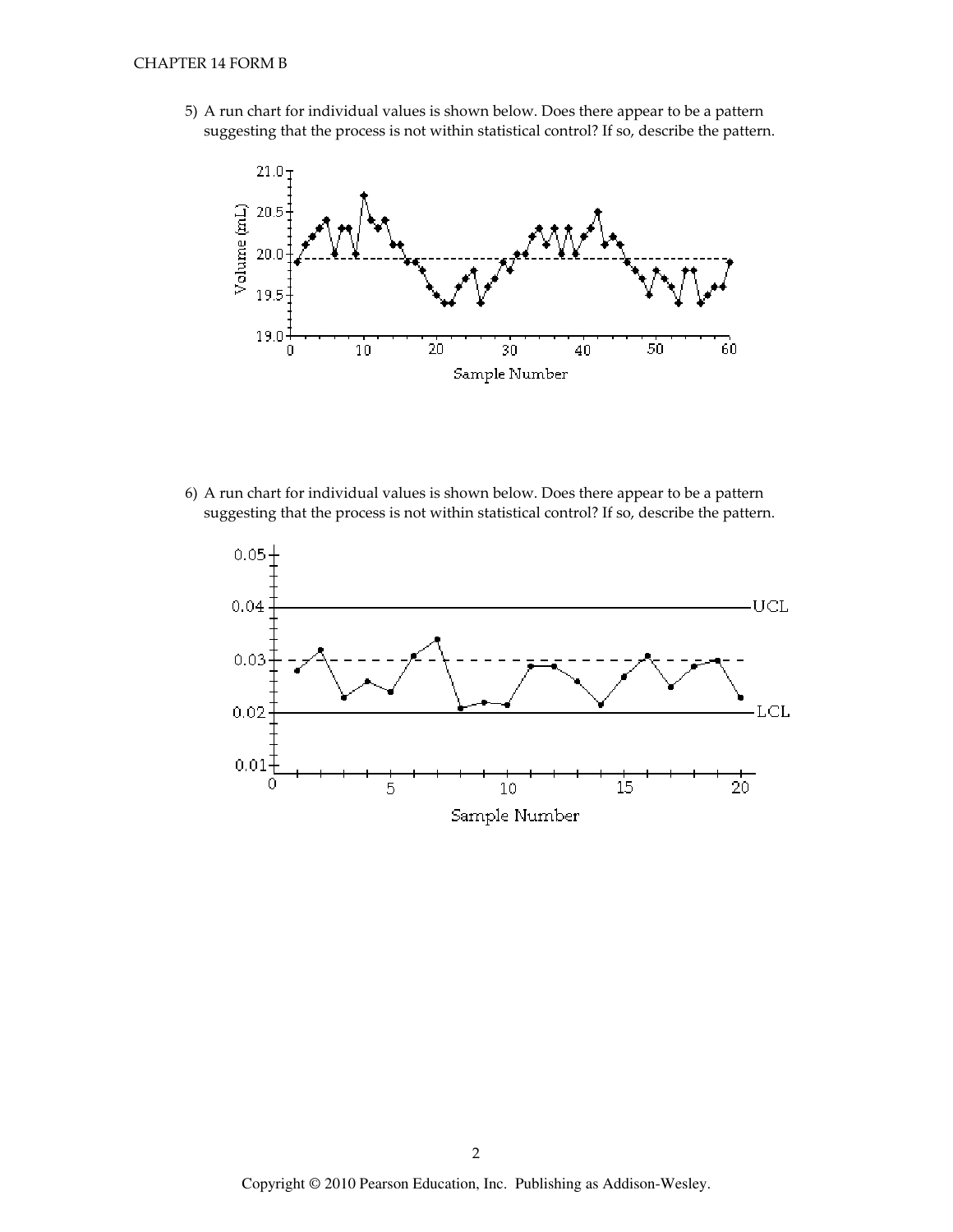Construct an R chart and determine whether the process variation is within statistical control.

|    | Como Chan Constants |                |       |                |       |       |  |  |  |  |
|----|---------------------|----------------|-------|----------------|-------|-------|--|--|--|--|
|    | -<br>X              |                | S     |                |       | R     |  |  |  |  |
| n  | A <sub>2</sub>      | A <sub>3</sub> | $B_3$ | B <sub>4</sub> | $D_3$ | $D_4$ |  |  |  |  |
| 2  | 1.880               | 2.659          | 0.000 | 3.267          | 0.000 | 3.267 |  |  |  |  |
| 3  | 1.023               | 1.954          | 0.000 | 2.568          | 0.000 | 2.574 |  |  |  |  |
| 4  | 0.729               | 1.628          | 0.000 | 2.266          | 0.000 | 2.282 |  |  |  |  |
| 5  | 0.577               | 1.427          | 0.000 | 2.089          | 0.000 | 2.114 |  |  |  |  |
| 6  | 0.483               | 1.287          | 0.030 | 1.970          | 0.000 | 2.004 |  |  |  |  |
| 7  | 0.419               | 1.182          | 0.118 | 1.882          | 0.076 | 1.924 |  |  |  |  |
| 8  | 0.373               | 1.099          | 0.185 | 1.815          | 0.136 | 1.864 |  |  |  |  |
| 9  | 0.337               | 1.032          | 0.239 | 1.761          | 0.184 | 1.816 |  |  |  |  |
| 10 | 0.308               | 0.975          | 0.284 | 1.716          | 0.223 | 1.777 |  |  |  |  |

**Control Chart Constants** 

7) A machine is supposed to fill boxes to a weight of 50 pounds. Every 30 minutes a sample of four boxes is tested; the results are given below.

| Sample |    |    |    | Box Weight (lb) | $\mathbf x$ | Range |
|--------|----|----|----|-----------------|-------------|-------|
| 1      | 49 | 38 | 39 | 45              | 42.75       | 11    |
| 2      | 52 | 51 | 43 | 61              | 51.75       | 18    |
| 3      | 56 | 60 | 32 | 52              | 50.00       | 28    |
| 4      | 44 | 59 | 46 | 49              | 49.50       | 15    |
| 5      | 51 | 61 | 48 | 45              | 51.25       | 16    |
| 6      | 45 | 50 | 46 | 48              | 47.25       | 5     |
| 7      | 52 | 51 | 45 | 55              | 50.75       | 10    |
| 8      | 40 | 50 | 53 | 48              | 47.75       | 13    |
| 9      | 48 | 67 | 60 | 51              | 56.50       | 19    |
| 10     | 43 | 50 | 50 | 47              | 47.50       | 7     |
| 11     | 48 | 30 | 38 | 39              | 38.75       | 18    |
| 12     | 50 | 46 | 48 | 53              | 49.25       | 7     |
| 13     | 50 | 58 | 56 | 64              | 57.00       | 14    |
| 14     | 47 | 52 | 47 | 49              | 48.75       | 5     |
| 15     | 52 | 57 | 58 | 52              | 54.75       | 6     |
|        |    |    |    |                 |             |       |

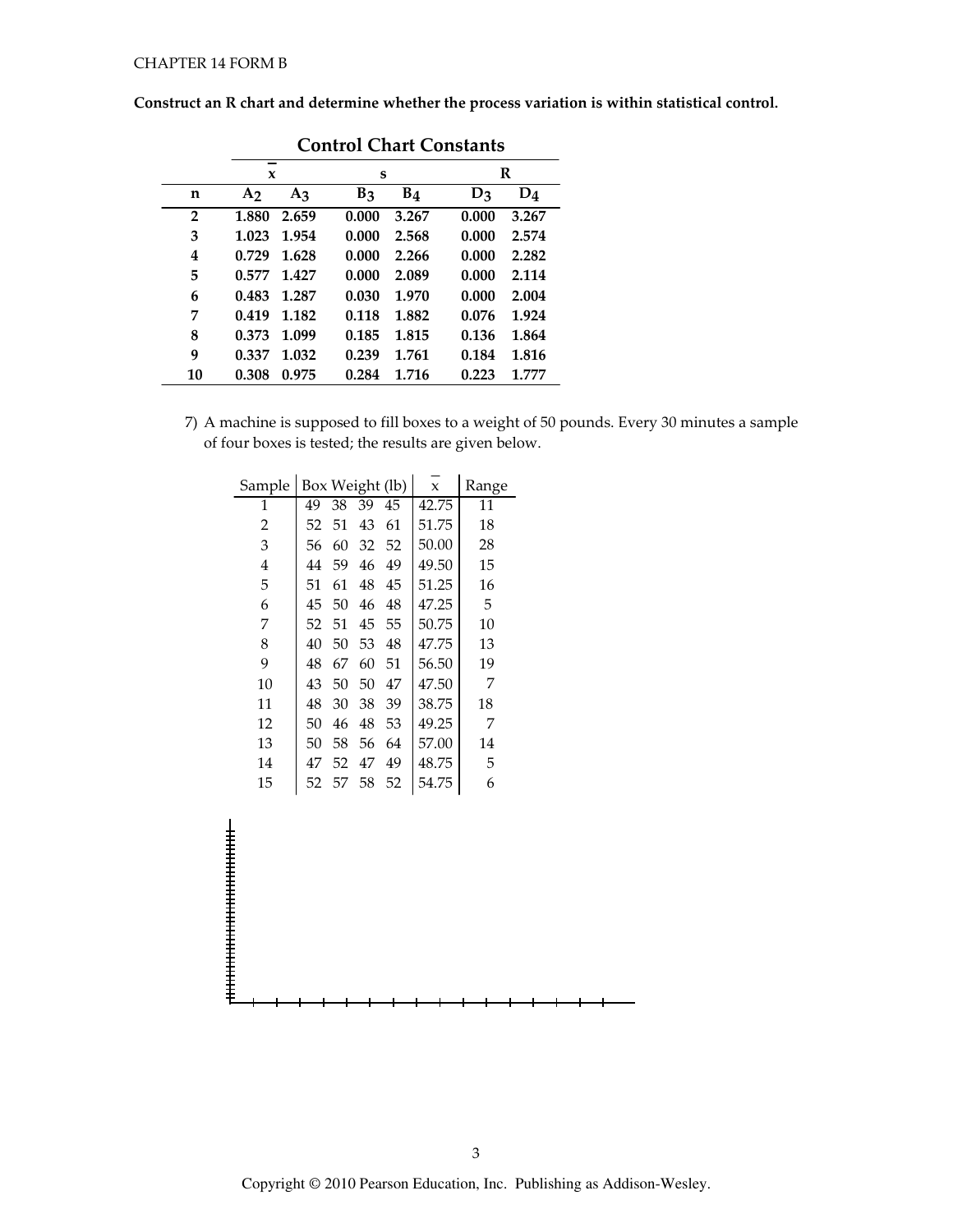Examine the given run chart or control chart and determine whether the process is within statistical control. If it is not, identify which of the th rt and determine whether the process is wi<mark>t</mark><br>ree out–of–statistical–control criteria apply.



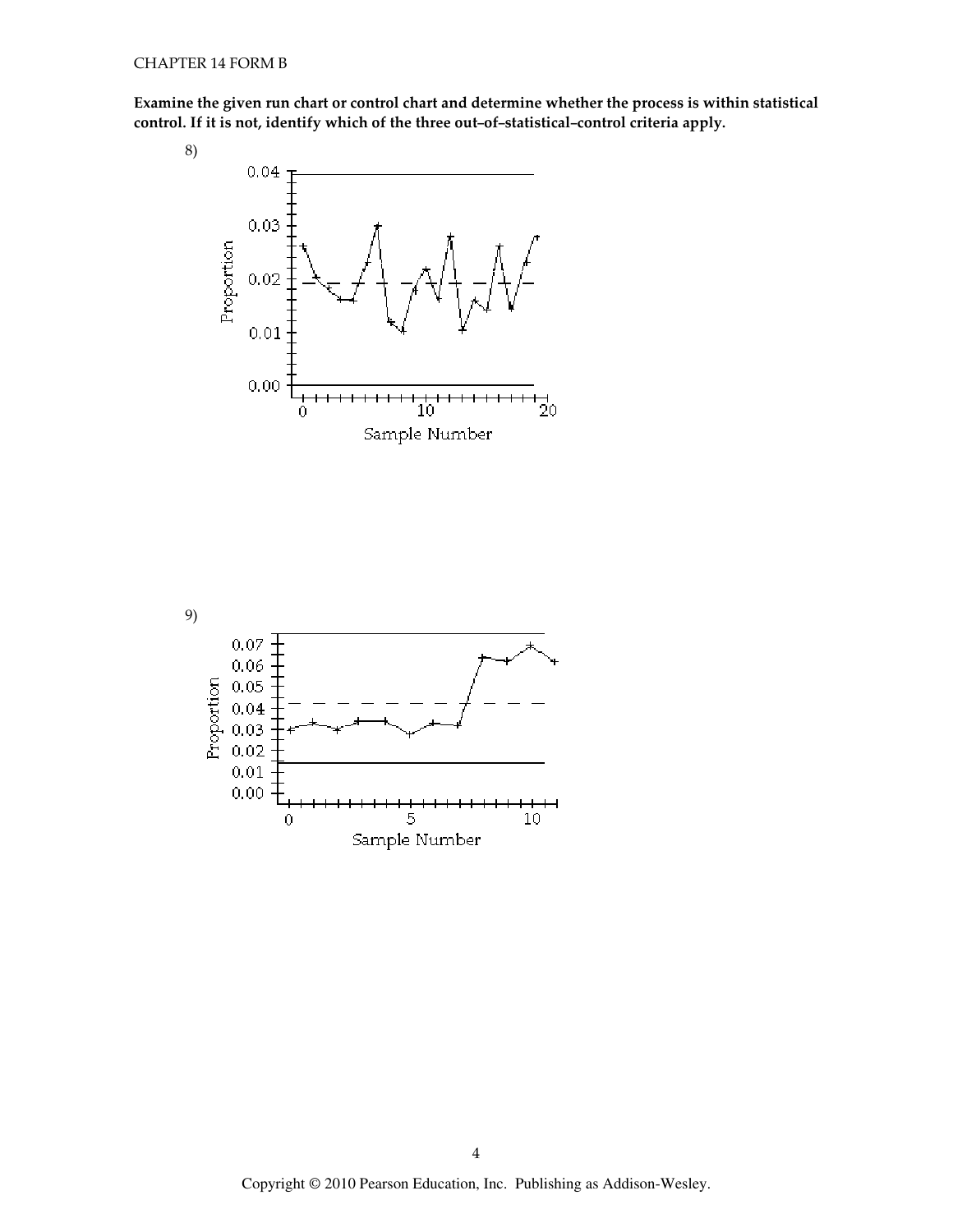#### **CHAPTER 14 FORM B**

#### Use the given process data to construct a control chart for p.

10) A manufacturer monitors the level of defects in the television sets that it produces. Each week, 200 television sets are randomly selected and tested and the number of defects is recorded. The results for 12 consecutive weeks are shown below.



#### 11) Solve the problem.

Solve the p chart. Calculate the centerline value, UCL, and LCL for a manufacturing process, whose sampling detects the following defects among 20 batches of 10,000 products per sample. Data are shown below. 9, 10, 15, 8, 11, 7, 8, 9, 10, 12, 16, 7, 7, 8, 9, 12, 9, 6, 10, 11

#### 12) Solve the problem.

Solve the np chart, which is similar to the p chart, except that actual numbers of defects rather than proportions of defects are plotted on the vertical axis. For the data given in #11 above, calculate the centerline value, UCL, and LCL.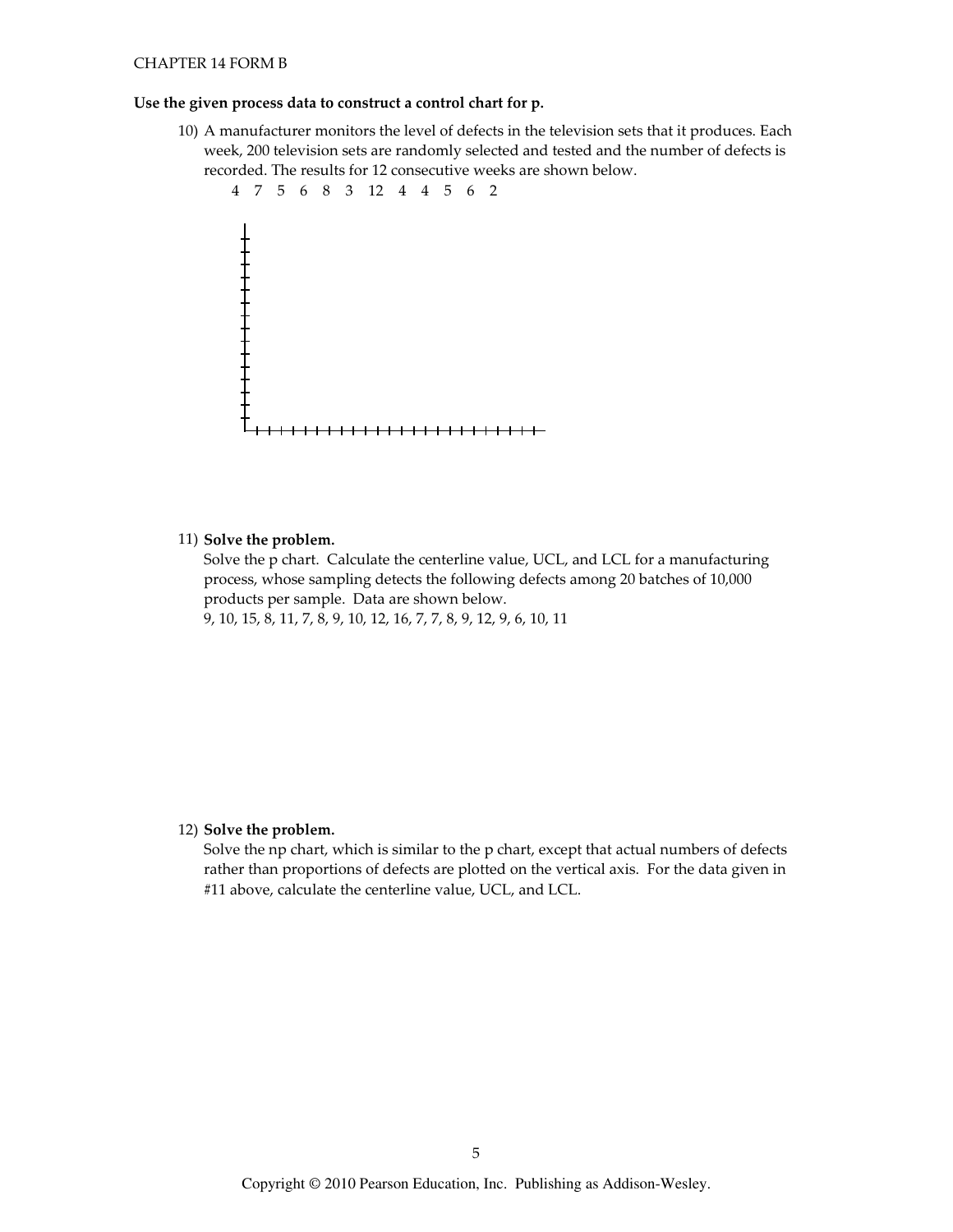## **Answer Key** Testname: CHAPTER 14 FORM B

- 1) Process data are data arranged according to some time sequence. They are measurements of a characteristic of goods or services that result from some combination of equipment, people, materials, methods, and conditions. Process data are important to businesses because important characteristics of process data can change over time, and businesses are interested in ensuring quality by controlling these important characteristics. Businesses using quality control are interested in reducing variability in characteristics of their product.
- 2) 1) There is a pattern, trend, or cycle that is obviously not random. 2) There is a point lying outside the region between the upper or lower control limits. 3) There are eight consecutive points all above or all below the centerline. Additional criteria mentioned include: six consecutive points all increasing or all decreasing; fourteen consecutive points all alternating between up and down; two out of three consecutive points beyond control limits that are 2 standard deviations away from the centerline; four out of five consecutive points beyond control limits that are 1 standard deviation away from the centerline.
- 3) Answers will vary. Possible answer: Six Sigma represents reduced variation in a manufacturing process, which is the goal of statistical process control.
- 4) Process variation appears to be in statistical control.
- 5) Process appears to be out of statistical control. There is a cyclical pattern.
- 6) Process appears to be out of statistical control. There are 8 consecutive points below the centerline, beginning around sample 8.
- 7) The process appears to be within statistical control.



- 8) Process appears to be within statistical control.
- 9) Process appears to be out of statistical control. There is an upward shift. There are eight consecutive points below the centerline.
- $10)$



11) Centerline value =  $0.00097$ ; UCL =  $0.00190$ ; LCL =  $0.000036$